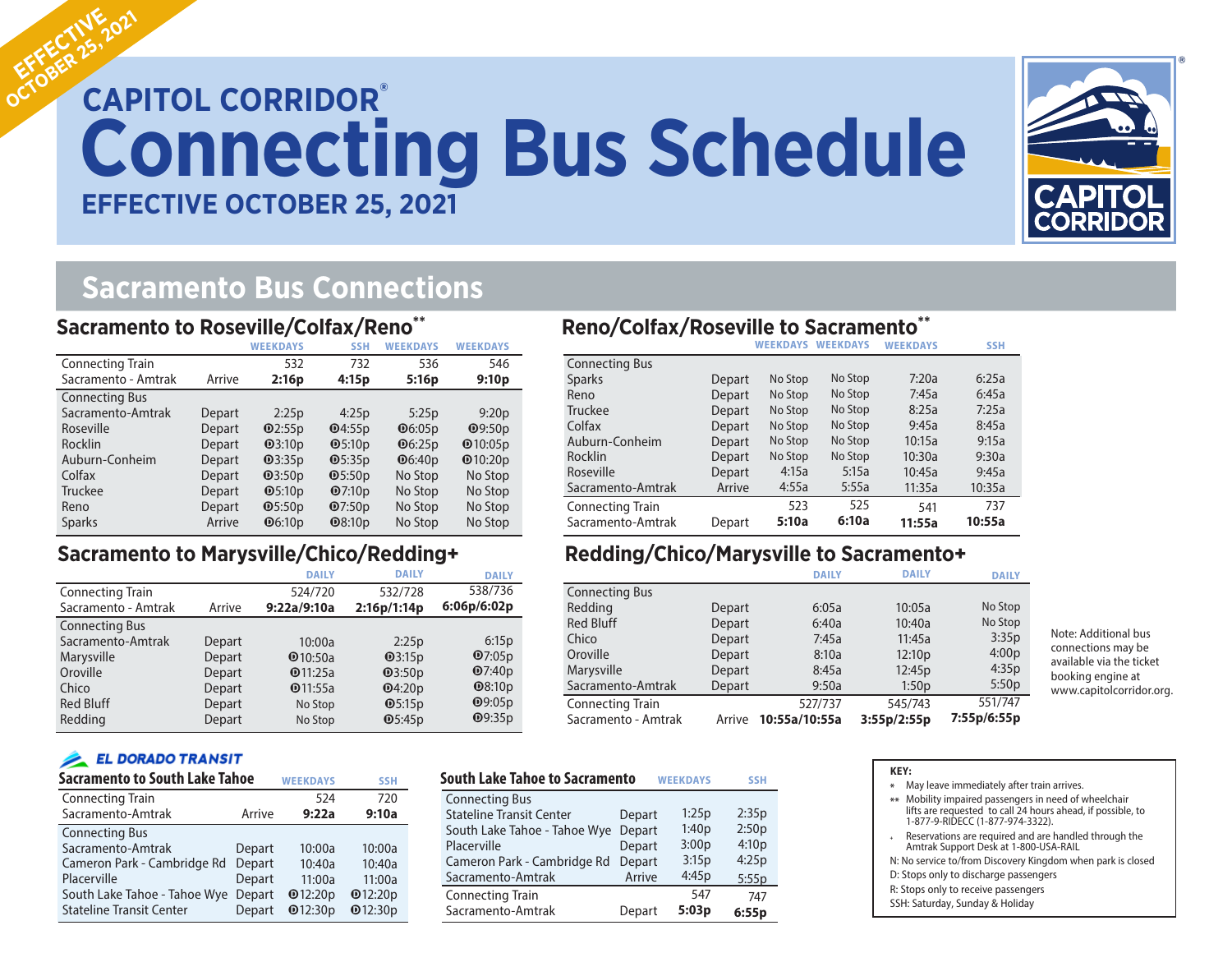# **CAPITOL CORRIDOR®**<br> **CAPITOL CORRIDOR® Connecting Bus Schedule EFFECTIVE OCTOBER 25, 2021**



## **Martinez Bus Connections**

### **Martinez to Vallejo/Napa/Santa Rosa/Eureka**

|                                    |        | <b>DAILY</b>       | <b>DAILY</b> | <b>DAILY</b>  | <b>DAILY</b>  |
|------------------------------------|--------|--------------------|--------------|---------------|---------------|
| <b>WESTBOUND</b> Connecting Train  |        | 531/729            | 541/741      | 545/743       | 547/745       |
| <b>Martinez Amtrak</b>             |        | Arrive 9:54a/9:54a | 12:54p/1:54p | 4:45p/3:54p   | 6:03p/5:54p   |
|                                    |        | <b>DAILY</b>       | <b>DAILY</b> | <b>DAILY</b>  | <b>DAILY</b>  |
| <b>EASTBOUND</b> Connecting Train  |        | 526/724            | 532/728      | 538/736       | 544/742       |
| <b>Martinez Amtrak</b>             | Arrive | 9:15a/9:58a        | 1:03p/11:57a | 4:58p/4:56p   | 6:57p/6:56p   |
| <b>Connecting Bus</b>              |        |                    |              |               |               |
| <b>Martinez Amtrak</b>             | Depart | 10:30a             | 2:00p        | 5:45p         | 7:40p         |
| Vallejo Transit Center             | Depart | Q10:45a            | Q2:20p       | Q6:00p        | Q7:55p        |
| Discovery Kingdom - Main Gate      | Depart | $Q$ 11:00a         | No Stop      | No Stop       | No Stop       |
| Napa Soscol Gateway Transit Center | Depart | Q11:30a            | Q3:00p       | No Stop       | $Q$ 8:25p     |
| Petaluma - Copeland Transit Mall   | Depart | Q12:10p            | Q3:20p       | <b>@6:45p</b> | <b>@9:05p</b> |
| Rohnert Park-Transit Stop          | Depart | Q12:20p            | Q3:30p       | Q7:00p        | Q9:20p        |
| Santa Rosa City - Edwards St.      | Depart | Q12:35p            | Q3:45p       | Q7:10p        | Q9:30p        |
| Ukiah-McDonald's                   | Depart | Q2:10p             | Q5:20p       | No Stop       | No Stop       |
| <b>Willits-Skunk Train Depot</b>   | Depart | Q2:35p             | Q5:45p       | No Stop       | No Stop       |
| Eureka-Denny's                     | Depart | $\Theta$ 5:05p     | $Q$ 8:15p    | No Stop       | No Stop       |
| Arcata-Transit Plaza               | Depart | $\Phi$ 5:25p       | $Q$ 8:35p    | No Stop       | No Stop       |
| <b>Humboldt State University</b>   | Arrive | Q5:35p             | $Q$ 8:45p    | No Stop       | No Stop       |

## **Eureka/Santa Rosa/Napa/Vallejo to Martinez**

|                                    |        | <b>DAILY</b>       | <b>DAILY</b>                   | <b>DAILY</b> | <b>DAILY</b>                        | <b>DAILY</b>            |
|------------------------------------|--------|--------------------|--------------------------------|--------------|-------------------------------------|-------------------------|
| <b>Connecting Bus</b>              |        |                    |                                |              |                                     |                         |
| Humboldt State University          | Depart | No Stop            | No Stop                        | 6:55a        | No Stop                             | 9:50a                   |
| Arcata-Transit Center              | Depart | No Stop            | No Stop                        | 7:05a        | No Stop                             | 10:00a                  |
| Eureka-Denny's                     | Depart | No Stop            | No Stop                        | 7:25a        | No Stop                             | 10:20a                  |
| Willits-Skunk Train Depot          | Depart | No Stop            | No Stop                        | 10:15a       | No Stop                             | 1:10p                   |
| Ukiah-McDonald's                   | Depart | No Stop            | No Stop                        | Q11:10a      | No Stop                             | Q2:05p                  |
| Santa Rosa City - Edwards St.      | Depart | 5:20a              | 11:00a                         | No Stop      | No Stop                             | 3:10 <sub>p</sub>       |
| Rohnert Park-Transit Stop          | Depart | 5:30a              | 11:10a                         | No Stop      | No Stop                             | 3:25p                   |
| Petaluma - Copeland Transit Mall   | Depart | 5:45a              | 11:25a                         | No Stop      | No Stop                             | 3:45p                   |
| Napa Soscol Gateway Transit Center | Depart | 6:30a              | 12:10p                         | No Stop      | 3:50p                               | No Stop                 |
| Discovery Kingdom - Main Gate      | Depart | No Stop            | No Stop                        | No Stop      | 4:30p                               | No Stop                 |
| Vallejo Transit Center             | Depart | 7:00a              | 12:40p                         | No Stop      | 4:45p                               | No Stop                 |
| Martinez-Amtrak                    | Arrive | 7:35a              | 1:30p                          | 1:45p        | 5:30p                               | 5:45p                   |
| <b>EASTBOUND</b> Connecting Train  |        | 524/720            | 536/732                        | 536/732      | 542/742                             | 542/742                 |
| Martinez-Amtrak                    |        |                    | Depart 8:13a/7:58a 4:00p/2:58p | 4:00p/2:58p  |                                     | 5:58p/6:57p 5:58p/6:57p |
| <b>WESTBOUND</b> Connecting Train  |        | 527/727            | 545/741                        | 545/741      | 547/745                             | 547/745                 |
| Martinez-Amtrak                    |        | Depart 7:43a/7:55a | 4:55p/1:55p                    |              | 4:55p/1:55p 6:03p/5:55p 6:03p/5:55p |                         |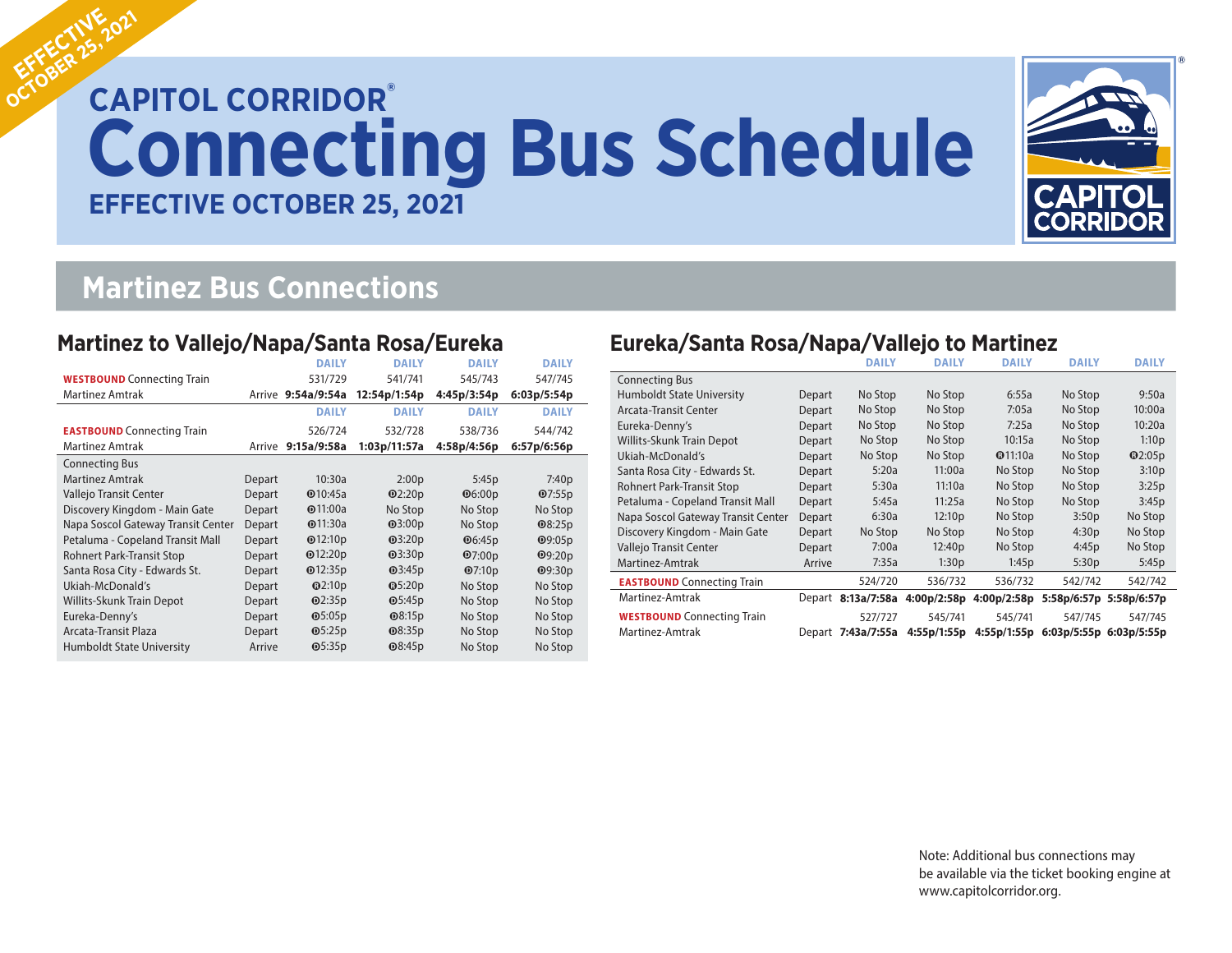# **CAPITOL CORRIDOR® Connecting Bus Schedule Connecting Bus Schedule EFFECTIVE MARCH 29, 2020 EFFECTIVE OCTOBER 25, 2021**



# **San Jose Bus Connections**

#### **San Jose to Santa Cruz HIGHWAY 17 EXPRESS**

| Santa Cruz/Scotts Valley to San Jose<br><b>NORTHBOUND WEEKDAYS</b> |         |                   |        | Downtown San Jose to Santa Cruz/Scotts Valley<br><b>SOUTHBOUND WEEKDAYS</b> |     |        |        |         |        |
|--------------------------------------------------------------------|---------|-------------------|--------|-----------------------------------------------------------------------------|-----|--------|--------|---------|--------|
|                                                                    |         |                   |        |                                                                             |     |        |        |         |        |
| 5:00a                                                              | 5:14a   | 5:55a             | 6:18a  | 524                                                                         | 521 | 7:15a  | 7:30a  | 8:08a   | 8:22a  |
| 7:00a                                                              | 7:14a   | 7:55a             | 8:48a  | 528                                                                         | 523 | 8:14a  | 8:30a  | 9:13a   | 9:27a  |
| 9:55a                                                              | 10:09a  | 10:50a            | 11:05a | 532                                                                         | 527 | 9:53a  | 10:20a | 11:05a  | 11:23a |
| 2:05p                                                              | No Stop | 2:50p             | 3:05p  | 538                                                                         | 531 | 12:11p | 12:26p | No Stop | 1:08p  |
| 2:50p                                                              | 3:05p   | 3:50 <sub>p</sub> | 4:05p  | 542                                                                         | 537 | 1:58p  | 2:20p  | No Stop | 3:09p  |
| 3:50p                                                              | 4:05p   | 4:50p             | 5:05p  | 544                                                                         | 541 | 3:05p  | 3:20p  | 4:05p   | 4:23p  |
| 4:45p                                                              | 5:00p   | 5:50p             | 6:05p  | 546                                                                         | 547 | 8:16p  | 8:35p  | 9:13p   | 9:27p  |

For fares, schedule updates and holiday information visit: www.scmtd.com

#### **San Jose to Santa Cruz**

#### **Santa Cruz/Scotts Valley to San Jose**

|        | <b>NORTHBOUND WEEKEND</b>            | <b>SOUTHBOUND WEEKEND</b> |                                                                                  |        |                                         |                    |
|--------|--------------------------------------|---------------------------|----------------------------------------------------------------------------------|--------|-----------------------------------------|--------------------|
|        | <b>Center Transit Center Diridon</b> |                           | Metro Scotts Valley San Jose Capitol Corridor Connecting<br><b>Train Departs</b> | Train# | <b>Connecting Capitol Cor</b><br>Train# | <b>Train Arriv</b> |
| 6:50a  | 7:04a                                | 7:42a                     | 8:05a                                                                            | 724    | 723                                     | 9:01a              |
| 8:50a  | 9:04a                                | 9:42a                     | 10:05a                                                                           | 728    | 727                                     | 10:02 <sub>F</sub> |
| 11:40a | 11:54a                               | 12:35p                    | 1:05p                                                                            | 732    | 729                                     | 12:03 <sub>F</sub> |
| 1:30p  | 1:46p                                | 2:35p                     | 3:05p                                                                            | 736    | 737                                     | 2:01p              |
| 3:25p  | 3:41p                                | 4:35p                     | 5:05p                                                                            | 742    | 741                                     | 3:59p              |
| 4:20p  | 4:36p                                | 5:35p                     | 6:05p                                                                            | 744    | 743                                     | 6:03p              |
| 6:25p  | 6:39p                                | 7:30p                     | 8:05p                                                                            | 748    |                                         |                    |

| <b>SOUTHBOUND WEEKEND</b> |                                                                                   |        |                               |                               |
|---------------------------|-----------------------------------------------------------------------------------|--------|-------------------------------|-------------------------------|
| Train#                    | <b>Connecting Capitol Corridor San Jose Scotts Valley</b><br><b>Train Arrives</b> |        | <b>Diridon Transit Center</b> | <b>Metro</b><br><b>Center</b> |
| 723                       | 9:01a                                                                             | 9:16a  | 10:00a                        | 10:18a                        |
| 727                       | 10:02p                                                                            | 11:05a | 12:13p                        | 12:33p                        |
| 729                       | 12:03p                                                                            | 12:50p | 1:58p                         | 2:18p                         |
| 737                       | 2:01p                                                                             | 2:50p  | 3:50p                         | 4:08p                         |
| 741                       | 3:59p                                                                             | 4:50p  | No Stop                       | 5:33p                         |

6:50p

7:28p

7:43p

**Downtown San Jose to Santa Cruz/Scotts Valley**

For fares, schedule updates and holiday information visit: www.scmtd.com

Note: Additional bus connections may be available via the ticket booking engine at www.capitolcorridor.org.

#### **Oakland/San Jose to Santa Barbara**

|                             |        | <b>WEEKDAY</b> | <b>WEEKEND</b>     | <b>DAILY</b>    | <b>DAILY</b>  |
|-----------------------------|--------|----------------|--------------------|-----------------|---------------|
| <b>Connecting Train</b>     |        | 541            | 737                | 551/747         | 527/727       |
| San Jose-Amtrak             | Arrive | 3:05p          | 2:01p              |                 | 9:53a/10:02a  |
| Oakland - Amtrak            | Arrive |                |                    | 9:52p/8:42p     | 8:38a/8:44a   |
| <b>Connecting Bus</b>       |        | 6241           | 6287               | 4770            | 4794          |
| <b>West Oakland Bart</b>    | Depart | No Stop        | No Stop            | No Stop         | No Stop       |
| Oakland-Jack London         | Depart | No Stop        | No Stop            | 10:00p          | 9:35a         |
| San Jose-Amtrak             | Depart | 3:20p          | 2:55 <sub>pm</sub> | Q11:45p         | Q11:30a       |
| Gilroy-Caltrain             | Depart | No Stop        | No Stop            | <b>ONo Stop</b> | No Stop       |
| Salinas-Amtrak              | Depart | 4:40p          | 4:15p              | Q12:45a         | Q12:50p       |
| King City-McDonalds's       | Depart | Q5:50p         | Q5:25              | Q2:15a          | @2:05p        |
| Paso Robles-Amtrak          | Depart | 6:45p          | 6:20p              | Q3:15a          | Q3:05p        |
| San Luis Obispo-Cal Poly    | Depart | 7:15p          | 6:50p              | Q3:45a          | <b>@3:40p</b> |
| San Luis Obispo-Amtrak      | Arrive | 7:25p          | 7:00p              | Q3:55a          | Q3:50p        |
| San Luis Obispo-Amtrak      | Depart | 7:25p          | 7:00p              | Q4:00a          | 4:00p         |
| Grover Beach-Amtrak         | Depart | 8:05p          | 7:40p              | Q4:25a          | No Stop       |
| Santa Maria-IHOP            | Depart | 8:30p          | 8:05p              | Q4:40a          | No Stop       |
| Solvang-Solvang Park        | Depart | No Stop        | No Stop            | Q5:15a          | No Stop       |
| <b>Buellton-Burger King</b> | Depart | No Stop        | No Stop            | Q5:25a          | No Stop       |
| <b>UCSB-Bus Loop</b>        | Depart | 9:40p          | 9:15p              | No Stop         | No Stop       |
| Santa Barbara-Amtrak        | Arrive | 9:55p          | 9:30p              | 6:30a           | No Stop       |

#### **Santa Barbara to San Jose/Oakland**

|                             |         | <b>DAILY</b> | <b>WEEKDAY</b>     | <b>WEEKEND</b>     | <b>DAILY</b> |
|-----------------------------|---------|--------------|--------------------|--------------------|--------------|
| <b>Connecting Bus</b>       |         | 4785         | 6238               | 6286               | 4761         |
| Santa Barbara-Amtrak        | Depart  | 10:05p       | 8:00a              | 8:00a              | No Stop      |
| <b>UCSB-Bus Loop</b>        | Depart  | No Stop      | 8:15a              | 8:15a              | No Stop      |
| Solvang-Solvang Park        | Depart  | 10:50p       | No Stop            | No Stop            | No Stop      |
| <b>Buellton Burger King</b> | Depart  | 10:55p       | No Stop            | No Stop            | No Stop      |
| Santa Maria-IHOP            | Depart  | 11:35p       | 9:30a              | 9:30a              | No Stop      |
| Grover Beach-Amtrak         | Depart  | 12:00a       | 10:00a             | 10:00a             | No Stop      |
| San Luis Obispo-Amtrak      | Arrive  | 12:25a       | 10:30a             | 10:30a             | No Stop      |
| San Luis Obispo-Amtrak      | Depart  | 12:30a       | 10:30a             | 10:30a             | 12:45p       |
| San Luis Obispo-Cal Poly    | Depart  | 12:40a       | 10:40a             | 10:40a             | 12:55p       |
| Paso Robles-Amtrak          | Depart  | 1:10a        | 11:10a             | 11:10a             | 1:25p        |
| King City-McDonalds         | Depart  | $\Phi$ 2:35a | 12:10 <sub>p</sub> | 12:10 <sub>p</sub> | $\Phi$ 2:50p |
| Salinas-Amtrak              | Depart  | 3:25a        | 1:10p              | 1:10p              | 3:40p        |
| Gilroy-Caltrain             | Depart  | No Stop      | No Stop            | No Stop            | No Stop      |
| San Jose-Amtrak             | Arrive  | 4:30a        | 2:25p              | 2:25p              | 4:50p        |
| Emeryville                  | Arrive  | 6:05a        | No Stop            | No Stop            | No Stop      |
| Oakland-Jack London         | Arrive  | 6:15a        | No Stop            | No Stop            | 6:30p        |
| <b>West Oakland Bart</b>    | Arrive  | No Stop      | No Stop            | No Stop            | No Stop      |
| <b>Connecting Train</b>     | 522/720 | 524/724      | 538                | 736                | 546/744      |
| San Jose-Amtrak             | Depart  | 6:18a/8:05a  | 3:05p              | 3:05p              | 6:05p        |
| Oakland-Jack London         | Depart  | 7:24a/9:12a  | 4:12p              | 4:11p              | 7:12p        |